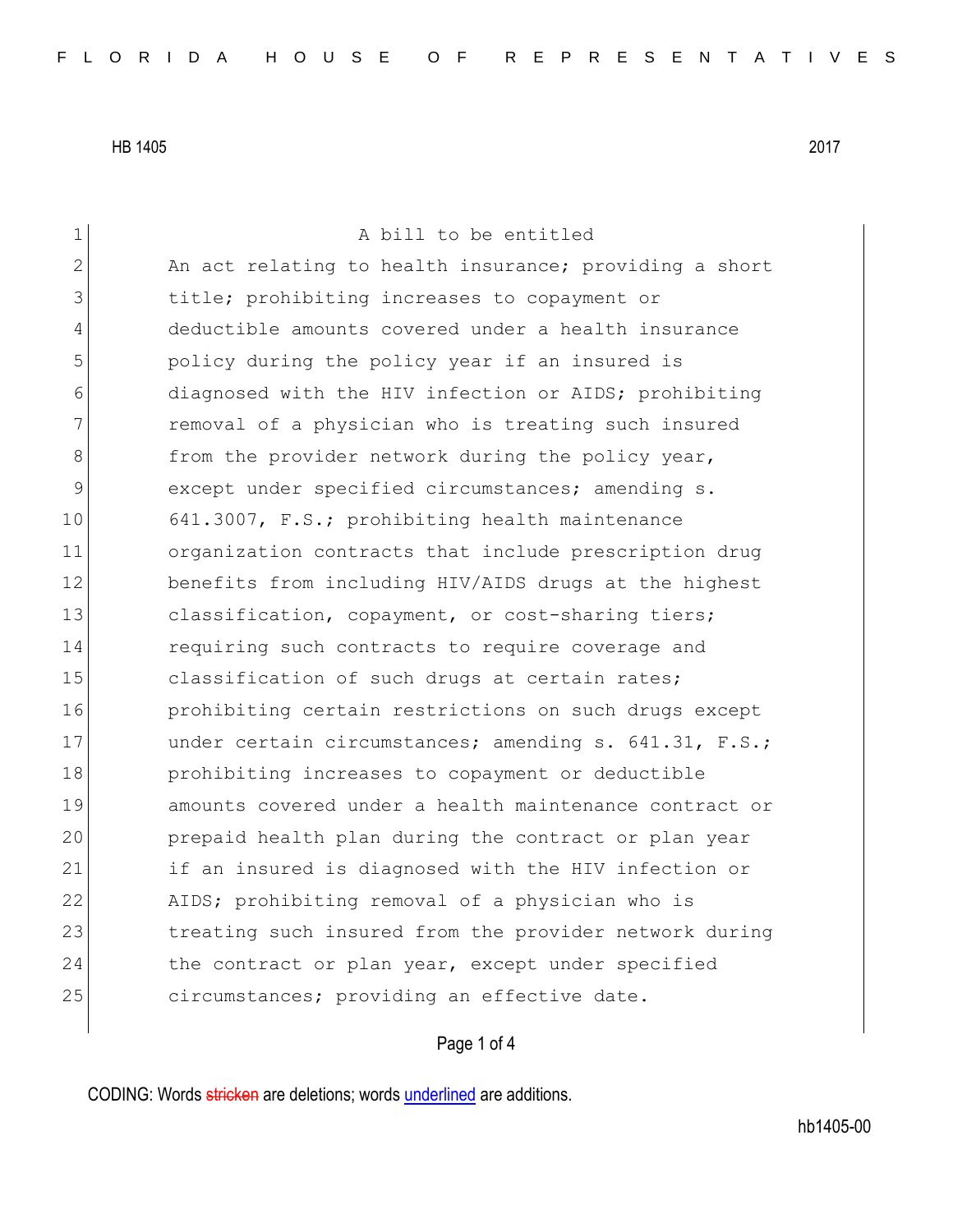| 26 |                                                                  |
|----|------------------------------------------------------------------|
| 27 | Be It Enacted by the Legislature of the State of Florida:        |
| 28 |                                                                  |
| 29 | Section 1. This act may be cited as the "Health Equity           |
| 30 | Assurance Act."                                                  |
| 31 | Section 2. Health insurance policies; limitation on              |
| 32 | changes to copayment or deductible amounts and provider          |
| 33 | network. An individual or group insurance policy that is         |
| 34 | delivered, issued for delivery, renewed, amended, or continued   |
| 35 | in this state which provides medical, major medical, or similar  |
| 36 | comprehensive coverage may not:                                  |
| 37 | Increase the copayment or deductible amounts for<br>(1)          |
| 38 | prescription drug benefits, clinical or physician services, or   |
| 39 | other health care-related services during the policy year if an  |
| 40 | insured is diagnosed with the HIV infection or AIDS, as those    |
| 41 | terms are defined in s. 627.429, Florida Statutes.               |
| 42 | (2) Remove any physician who is treating an insured who is       |
| 43 | diagnosed with the HIV infection or AIDS from the health         |
| 44 | insurer's provider network during the policy year, unless the    |
| 45 | physician poses an imminent threat to patient health and safety. |
| 46 | Section 3. Paragraph (c) is added to subsection (5) of           |
| 47 | section 641.3007, Florida Statutes, to read:                     |
| 48 | 641.3007 HIV infection and AIDS for contract purposes.-          |
| 49 | (5) RESTRICTIONS ON CONTRACT EXCLUSIONS AND LIMITATIONS.-        |
| 50 | (c) A health maintenance organization contract that              |
|    |                                                                  |

## Page 2 of 4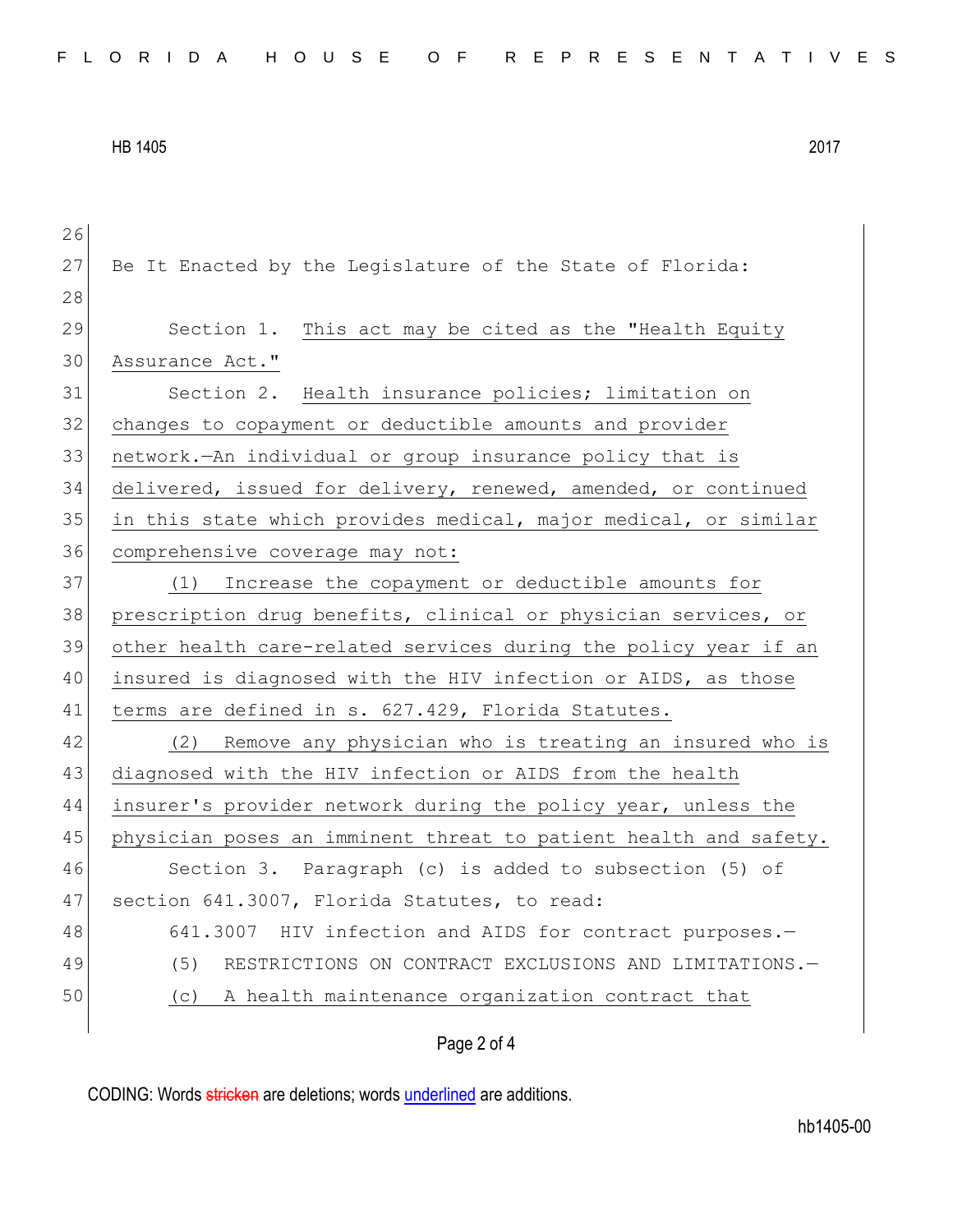| 51 | includes prescription drug benefits may not include drugs that   |
|----|------------------------------------------------------------------|
| 52 | are for the benefit of preventing the transmission of or         |
| 53 | treating exposure to the HIV infection, or a specific sickness   |
| 54 | or medical condition derived from such condition, at the highest |
| 55 | classification, copayment, or cost-sharing tiers. The contract   |
| 56 | must require the coverage and classification of all HIV/AIDS     |
| 57 | drugs to be established at either the lowest-priced generic rate |
| 58 | or the nonpreferred brand rate, as appropriate for the specific  |
| 59 | drug. An HIV/AIDS drug may not be subject to prior authorization |
| 60 | procedures for refills, step-therapy requirements, drug quantity |
| 61 | limitations, or other utilization management techniques, except  |
| 62 | as prescribed by the treating provider.                          |
| 63 | Section 4. Subsection $(44)$ is added to section $641.31$ ,      |
| 64 | Florida Statutes, to read:                                       |
| 65 | 641.31 Health maintenance contracts.-                            |
| 66 | (44) Notwithstanding any other provision in this section,        |
| 67 | a health maintenance contract or prepaid health plan that is     |
| 68 | delivered, issued for delivery, renewed, amended, or continued   |
| 69 | in this state which provides medical, major medical, or similar  |
| 70 | comprehensive coverage may not:                                  |
| 71 | Increase the copayment or deductible amounts for<br>(a)          |
| 72 | prescription drug benefits, clinical or physician services, or   |
| 73 | other health care-related services during the contract or plan   |
| 74 | year if an insured is diagnosed with the HIV infection or AIDS,  |
| 75 | as those terms are defined in s. 627.429.                        |
|    |                                                                  |

## Page 3 of 4